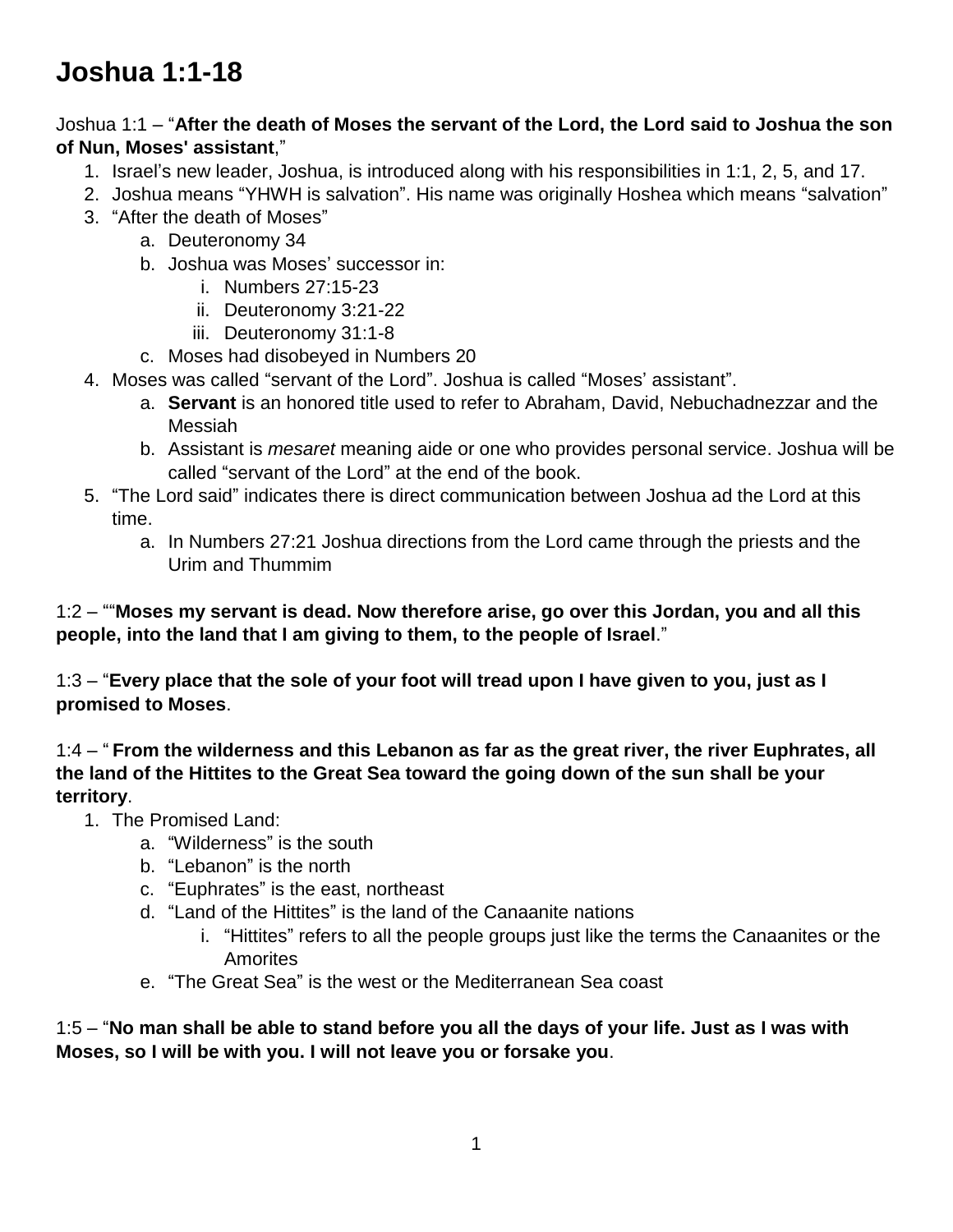## 1:6 – "**Be strong and courageous, for you shall cause this people to inherit the land that I swore to their fathers to give them**.

- 1. "to be strong" (hzq) occurs 300 x in Scripture
- 2. "to be courageous" ('ms) occurs 41x which means Joshua is to be resolute by showing determination, confidence and steadfastness.
	- a. 1:5 "no one will be able to stand up against you"
	- b. 1:6 "Be strong and courageous"
	- c. 1:9 "do not be terrified; do not be discouraged"
	- d. The idea is repeated again in 1:7-8 which calls for Joshua's resoluteness, or determination, confidence and steadfastness throughout the invasion of Canaan.

1:7 – "**Only be strong and very courageous, being careful to do according to all the law that Moses my servant commanded you. Do not turn from it to the right hand or to the left, that you may have good success wherever you go**.

- 1. "very" is a word added by the Lord to his commands in 1:6 and 1:9
- 2. The Lord's instructions to Joshua are not military strategies or organizational processes, but a command to stay rooted in the Word of God (or, the written Law the Lord gave Moses)
- 3. Obey the written Word of God, the Law given to Moses:
	- a. Joshua's key to success was spiritual.
	- b. This spiritual life would be manifested by obedience to God.
	- c. Obedience to God would come from obeying the written Word of God available to Joshua
- 4. ""being careful to do according" (ESV) or "Be careful to obey" (NIV) is a translation of two Hebrew words:
	- a. *smr* "to keep" or "to observe"
	- b. *'sh* to do" or "to obey"
	- c. These two words appear together 40x in the OT referring to diligently obeying the Law.
- 5. Obedience to the Law (Word of God) was not being overstated here. 1:7-8 say:
	- a. "be careful to do" the Law
	- b. "according to ALL the law"
	- c. "Do not turn from" the Law "to the right hand or to the left"
	- d. "the Law shall not depart from your mouth"
	- e. "meditate on" the Law "day and night"

1:8 – "**This Book of the Law shall not depart from your mouth, but you shall meditate on it day and night, so that you may be careful to do according to all that is written in it. For then you will make your way prosperous, and then you will have good success**.

- 1. "Meditation" (*haga*).
	- a. In the context of the Old Testament "meditation" meant:
		- i. Meditation meant to focus on God by considering:
			- 1. His works (acts of creation, deeds in history)
			- 2. His law (words)
		- ii. Meditation was not merely a mental exercise, but was done on purpose and out loud drawing on previous recorded and known information.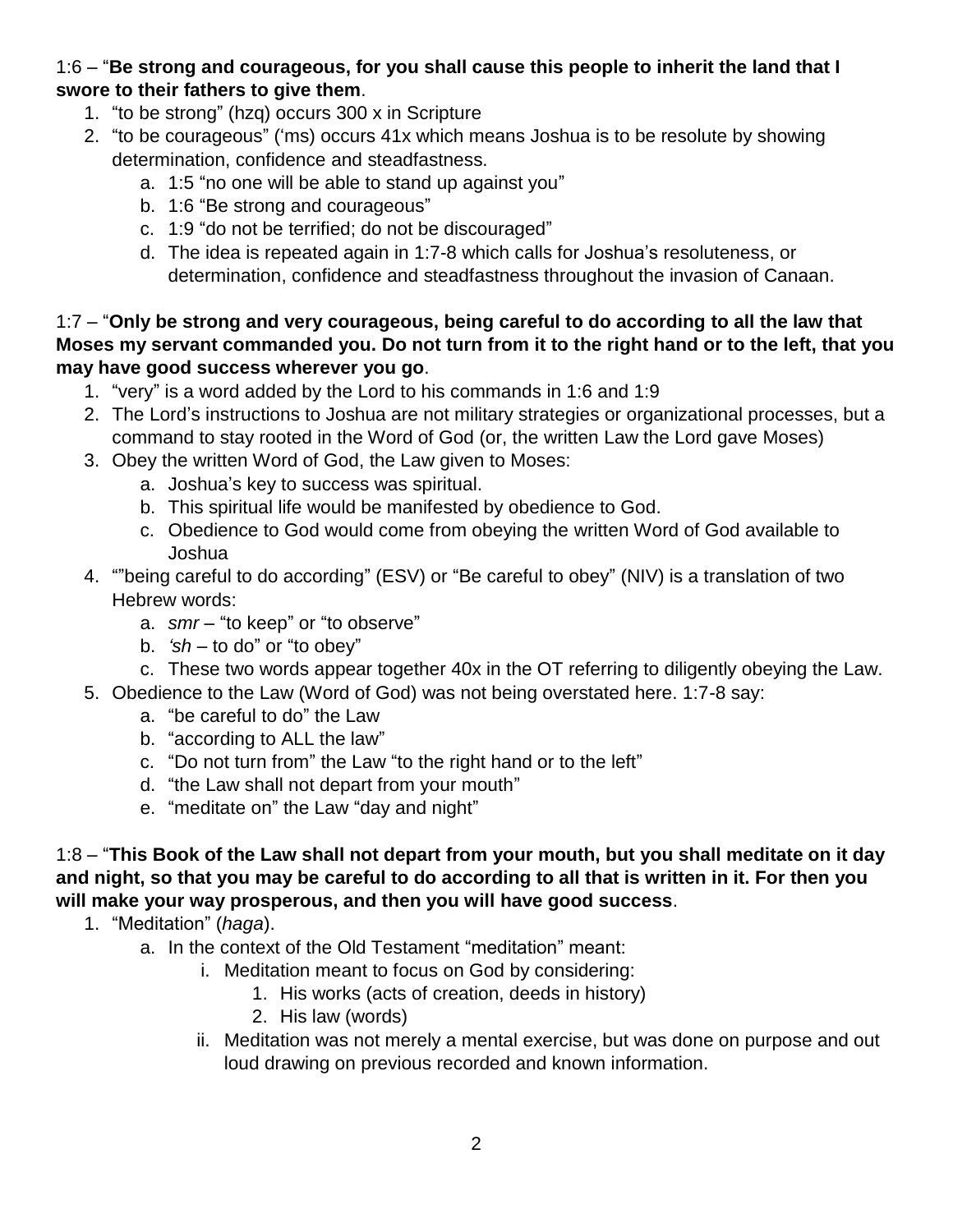- 1. Thus, the meditation resulted in the heart and mind expressing the Word of God in Joshua's mouth. "Meditation" (*haga*) suggests a barely audible murmur by the person meditating
- 2. Meditation was not:
	- a. Silent
	- b. Emptying of the mind
	- c. Concentration on mystical emotions
	- d. Deep self-awareness
	- e. Visualization
- 2. "Then" ('az) means the result of keeping the Word of God in your heart, mind and mouth ("meditation") would be "prosperous" (*slh*) and "success" (*skl*)
	- a. Both words rarely refer to financial success in the Old Testament.
	- b. These words refer to engaging in and succeeding in life. This success is must be seen from the divine viewpoint while considering the divine purpose for that life.
	- c. This verse (and, verses like it) have to be twisted in the Western world to fit a materialistic, secular, naturalistic viewpoint of man.
	- d. There is no mention of financial success, treasures, wealth, etc. in this verse. Only one time in all the uses of *slh* and *skl* in the OT does it refer to finances – Ezekiel 16:13 – "Thus you were adorned with gold and silver, and your clothing was of fine linen and silk and embroidered cloth. You ate fine flour and honey and oil. You grew exceedingly beautiful and advanced (*skl*) to royalty.
	- e. In the Ot the concept of "prosperity" did not refer specifically to finances. To "prosper" meant to succeed in an endeavor.
	- f. Here in Joshua 1:8 is the only place in the OT that *slh* and *skl* are used together.
	- g. "**prosperous**" (*slh*) 69x in OT. 55x *slh* means "to prosper" in your endeavors because of God's presence
		- i. Gen. 24:12-56 when Eliezer of Damascus found a wife for Isaac.
		- ii. Genesis 39 Joseph succeeded in Potiphar's household
		- iii. Isaiah 53 where the Lord's will "prospers" in the hand of the Messiah
	- h. "**success**" (*skl*) –78x in OT. "have insight", "have understanding", "to be wise". Here it means "to have success" because you are doing what the Lord wants and doing it the way the Lord wants it done.

## 1:9 – "**Have I not commanded you? Be strong and courageous. Do not be frightened, and do not be dismayed, for the Lord your God is with you wherever you go**."

1. Joshua was to avoid being afraid and discouraged.

1:10 – "**And Joshua commanded the officers of the people**,

1:11 – "**Pass through the midst of the camp and command the people, 'Prepare your provisions, for within three days you are to pass over this Jordan to go in to take possession of the land that the Lord your God is giving you to possess**.'"

1:12 – "**And to the Reubenites, the Gadites, and the half-tribe of Manasseh Joshua said**,